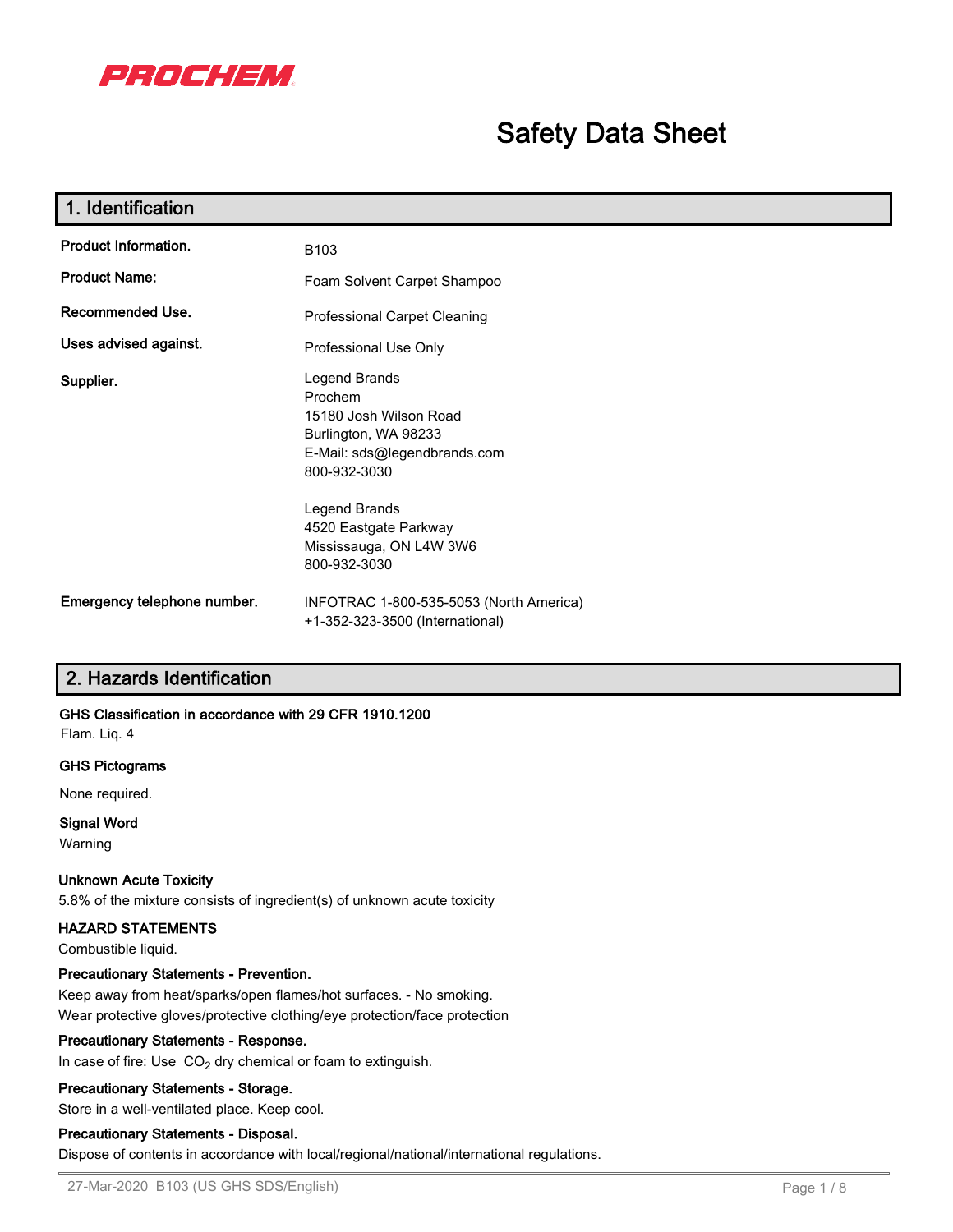## **3. Composition/Information on Ingredients**

| <b>Chemical Name</b>         | CAS-No.   | <b>Wt.</b> % |
|------------------------------|-----------|--------------|
| SODIUM LAURYL SULFATE        | 151-21-3  | $2.5 - 10$   |
| Isopropyl alcohol            | 67-63-0   | $1.0 - 2.5$  |
| TETRAPOTASSIUM PYROPHOSPHATE | 7320-34-5 | $0.1 - 1.0$  |

The exact percentage (concentration) of composition has been withheld as a trade secret.

## **4. First-aid Measures**

#### **Description of first-aid measures.**

#### **General advice.**

Call a physician if irritation develops or persists. Show this safety data sheet to the doctor in attendance. When symptoms persist or in all cases of doubt seek medical advice.

#### **Inhalation.**

Move to fresh air. If symptoms persist, call a physician. If not breathing, give artificial respiration.

#### **Skin contact.**

If skin irritation persists, call a physician. Wash off immediately with soap and plenty of water. Remove all contaminated clothes and shoes.

#### **Eye contact.**

Rinse thoroughly with plenty of water for at least 15 minutes and consult a physician. Call a physician if irritation develops or persists. Remove contact lenses, if present.

#### **Ingestion.**

Do NOT induce vomiting. Never give anything by mouth to an unconscious person. Call a physician immediately. Gently wipe or rinse the inside of the mouth with water.

#### **Symptoms.**

See Section 2.2, Label Elements and/or Section 11, Toxicological effects.

#### **Notes to physician.**

Treat symptomatically.

## **5. Fire-fighting Measures**

#### **Extinguishing media.**

#### **Suitable extinguishing media.**

Water spray. Foam. Dry powder. Dry chemical. Alcohol-resistant foam. Use extinguishing measures that are appropriate to local circumstances and the surrounding environment.  $\rm ~Carbon$  dioxide  $\rm (CO_2).$ 

#### **Extinguishing media which shall not be used for safety reasons.**

High volume water jet.

#### **Special hazards arising from the substance or mixture.**

Flash back possible over considerable distance. Hazardous decomposition products formed under fire conditions.

#### **Advice for firefighters.**

As in any fire, wear self-contained breathing apparatus pressure-demand, MSHA/NIOSH (approved or equivalent) and full protective gear.

### **6. Accidental Release Measures**

## **Personal precautions, protective equipment and emergency procedures.**

### **Personal precautions.**

Avoid contact with skin, eyes and clothing. Ensure adequate ventilation, especially in confined areas. Do not breathe vapors or spray mist.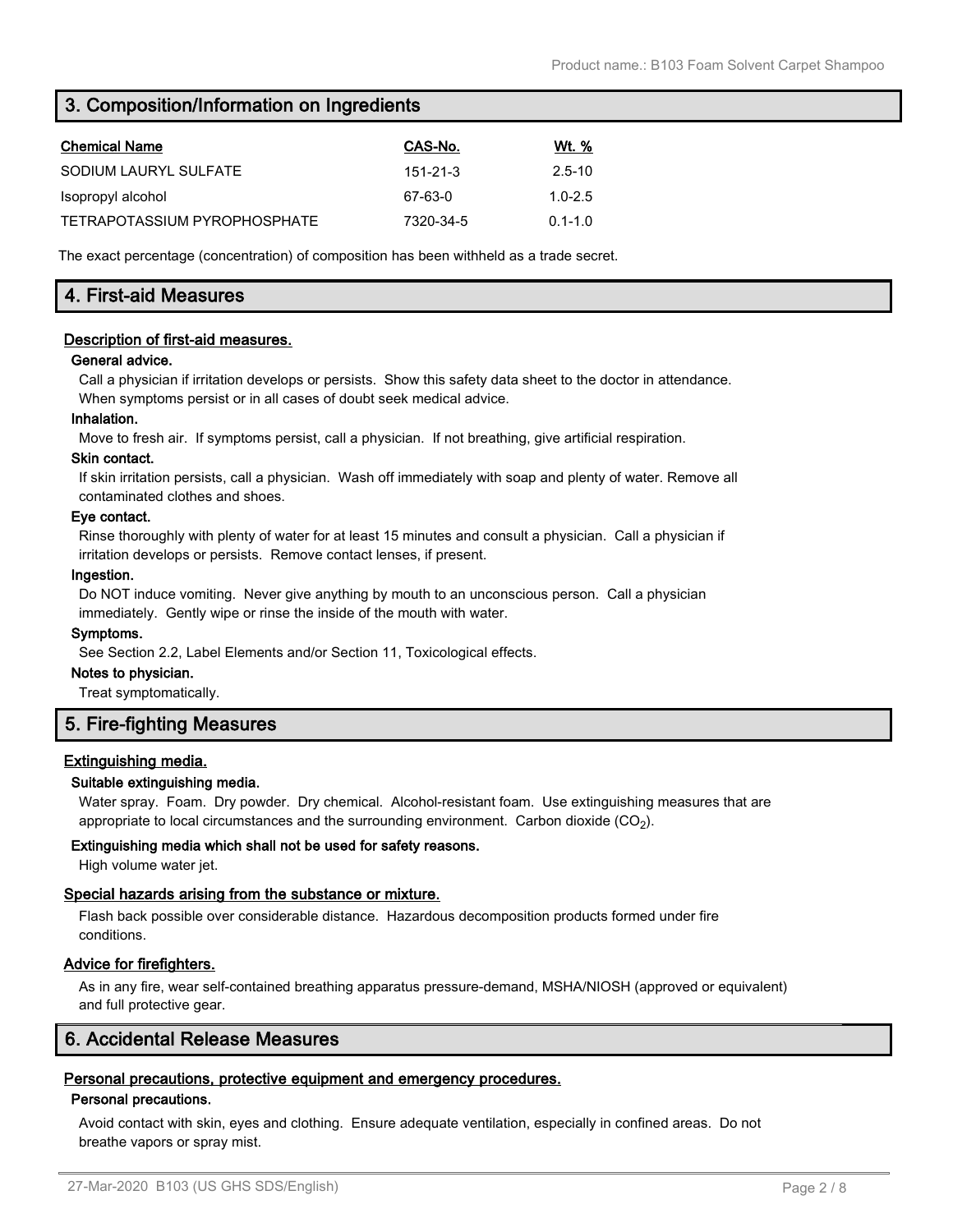#### **Advice for emergency responders.**

Remove all sources of ignition. Use personal protection recommended in Section 8.

#### **Environmental precautions.**

Prevent further leakage or spillage if safe to do so. Do not allow material to contaminate ground water system. Prevent product from entering drains. See Section 12 for additional Ecological information.

#### **Methods and materials for containment and cleaning up.**

#### **Methods for Containment.**

Prevent further leakage or spillage if safe to do so. Pick up and transfer to properly labeled containers. Use personal protective equipment. Remove all sources of ignition.

#### **Methods for cleaning up.**

Use personal protective equipment as required.

#### **Reference to other sections.**

See section 8 for more information.

### **7. Handling and Storage**

#### **Conditions for safe storage, including any incompatibilities.**

#### **Advice on safe handling.**

Handle in accordance with good industrial hygiene and safety practice. Keep away from sources of ignition - No smoking.

#### **Hygiene measures.**

See section 7 for more information.

#### **Storage Conditions.**

Keep containers tightly closed in a cool, well-ventilated place. Store in original container.

| 8. Exposure Controls/Personal Protection                                                                                                         |                      |                       |                     |                         |
|--------------------------------------------------------------------------------------------------------------------------------------------------|----------------------|-----------------------|---------------------|-------------------------|
| <b>Ingredients with Occupational Exposure Limits</b>                                                                                             |                      |                       |                     |                         |
| <b>Chemical Name</b>                                                                                                                             | <b>ACGIH TLV-TWA</b> | <b>ACGIH-TLV STEL</b> | <b>OSHA PEL-TWA</b> | <b>OSHA PEL-CEILING</b> |
| Isopropyl alcohol                                                                                                                                | 200 ppm              | 400 ppm               | 400 ppm             | N.E.                    |
| TLV = Threshold Limit Value TWA = Time Weighted Average PEL = Permissible Exposure Limit STEL = Short-Term Exposure Limit N.E. = Not Established |                      |                       |                     |                         |
| <b>Engineering Measures.</b>                                                                                                                     |                      |                       |                     |                         |
| Showers, eyewash stations, and ventilation systems.                                                                                              |                      |                       |                     |                         |
| Personal protective equipment.                                                                                                                   |                      |                       |                     |                         |
| Eye/Face Protection.                                                                                                                             |                      |                       |                     |                         |
| Safety glasses with side-shields.                                                                                                                |                      |                       |                     |                         |
| Skin and body protection.                                                                                                                        |                      |                       |                     |                         |
| Wear suitable protective clothing.                                                                                                               |                      |                       |                     |                         |
| Respiratory protection.                                                                                                                          |                      |                       |                     |                         |
| In case of insufficient ventilation wear suitable respiratory equipment.                                                                         |                      |                       |                     |                         |
| 9. Physical and chemical properties.                                                                                                             |                      |                       |                     |                         |
| Information on basic physical and chemical properties.                                                                                           |                      |                       |                     |                         |
| <b>Physical state</b>                                                                                                                            |                      | Liquid                |                     |                         |
| Appearance                                                                                                                                       |                      | Clear                 |                     |                         |

**Color** Turquoise blue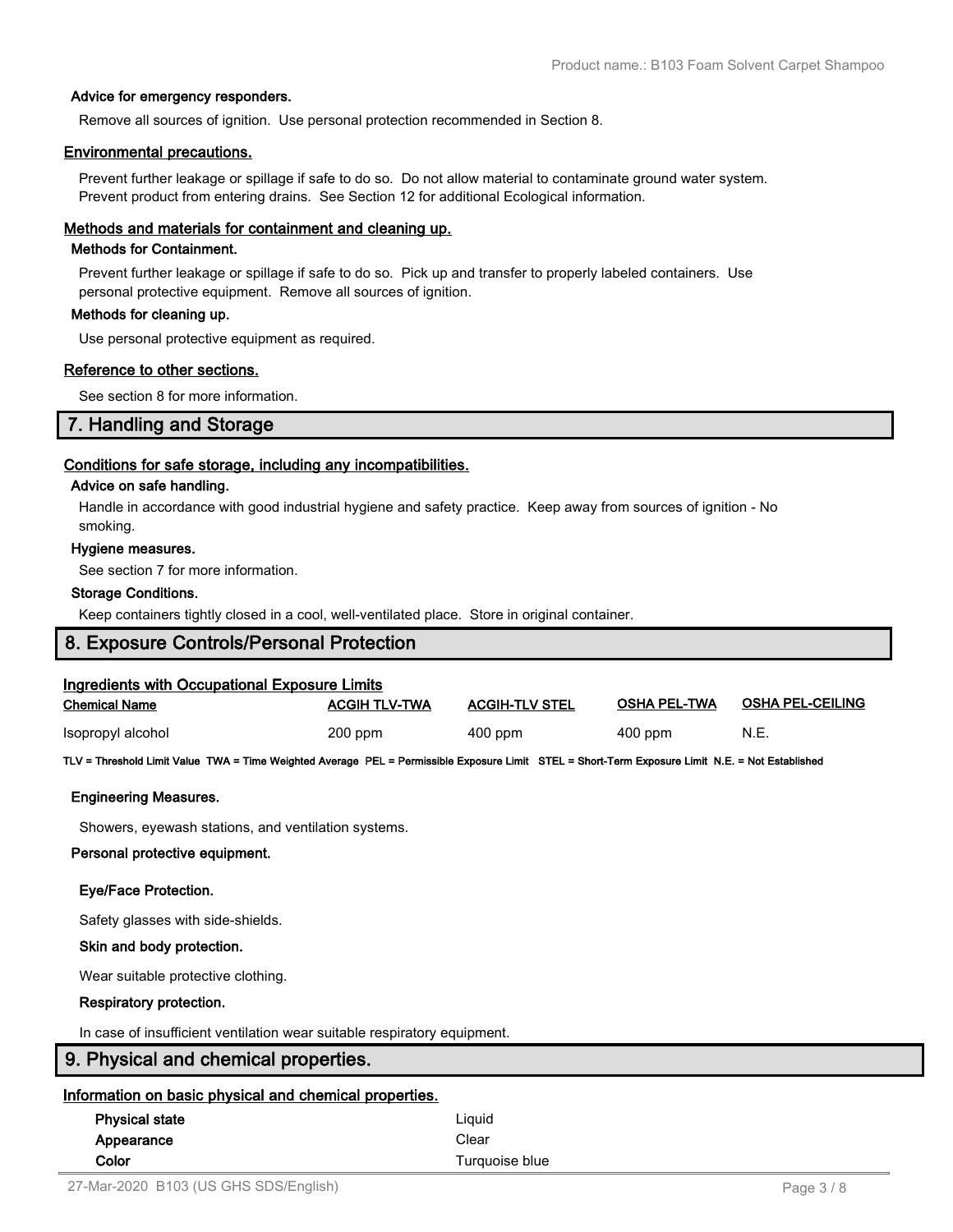| Odor                                      | Floral                      |
|-------------------------------------------|-----------------------------|
| <b>Odor Threshold</b>                     | No Information              |
| рH                                        | $6.0 - 7.0$                 |
| Melting/freezing point., °C (°F)          | No Information              |
| Flash Point., °C (°F)                     | 80 (176.00)                 |
| Boiling point/boiling range., °C (°F)     | 83 - 1,461 (181.4 - 2661.8) |
| <b>Evaporation rate</b>                   | No Information              |
| <b>Explosive properties.</b>              | No Information              |
| Vapor pressure.                           | No Information              |
| Vapor density.                            | No Information              |
| Specific Gravity. (g/cm <sup>3</sup> )    | 1.020                       |
| Water solubility.                         | Soluble                     |
| Partition coefficient.                    | No Information              |
| Autoignition temperature., °C             | No Information              |
| Decomposition Temperature °C.             | No Information              |
| Viscosity, kinematic.                     | No Information              |
| Other information.                        |                             |
| Volatile organic compounds (VOC) content. | $0.05\%$ at 4 oz/gal.       |
| Density, Ib/gal                           | 8.338                       |

## **10. Stability and Reactivity**

#### **Reactivity.**

Stable under normal conditions.

#### **Chemical stability.**

Stable under recommended storage conditions.

### **Possibility of hazardous reactions.**

None known based on information supplied.

### **Conditions to Avoid.**

Strong oxidizing agents.

## **Incompatible Materials.**

None known based on information supplied.

#### **Hazardous Decomposition Products.**

Carbon dioxide (CO<sub>2</sub>), carbon monoxide (CO), oxides of nitrogen (NO<sub>x</sub>), dense black smoke.

## **11. Toxicological Information**

|                            | Information on toxicological effects.                                         |                 |                |             |                                        |
|----------------------------|-------------------------------------------------------------------------------|-----------------|----------------|-------------|----------------------------------------|
| Acute toxicity.            |                                                                               |                 |                |             |                                        |
| <b>Product Information</b> |                                                                               |                 |                |             |                                        |
| No Information             |                                                                               |                 |                |             |                                        |
|                            | The following values are calculated based on chapter 3.1 of the GHS document. |                 |                |             |                                        |
| ATEmix (oral)              |                                                                               | 22,206.9 mg/kg  |                |             |                                        |
| ATEmix (dermal)            |                                                                               | $3,448.3$ mg/kg |                |             |                                        |
|                            | ATEmix (inhalation - dust/mist)<br>67.26 mg/l                                 |                 |                |             |                                        |
| Component Information.     |                                                                               |                 |                |             |                                        |
| CAS-No.                    | <b>Chemical Name</b>                                                          |                 | ∟D50 Oral      | LD50 Dermal | <b>LC50 Inhalation</b>                 |
| $151 - 21 - 3$             | SODIUM LAURYL SULFATE                                                         |                 | 1288 mg/kg Rat |             | 200 mg/kg Rabbit > 3.9 mg/L Rat (Dust) |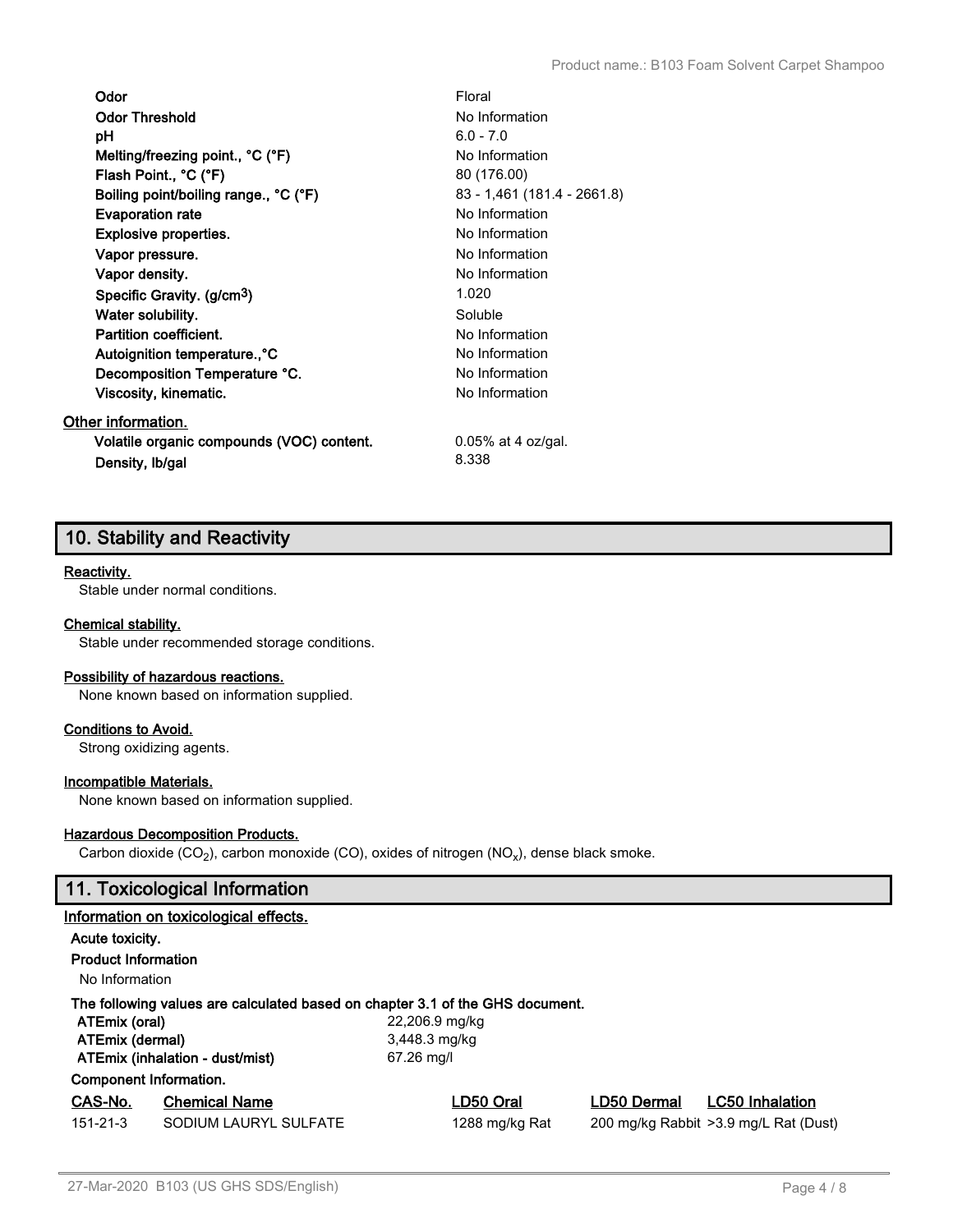| 67-63-0                                                    | Isopropyl alcohol            | 5840 mg/kg (Rat) | 13,900 mg/kg (<br>Rabbit) | N.I.            |
|------------------------------------------------------------|------------------------------|------------------|---------------------------|-----------------|
| 7320-34-5                                                  | TETRAPOTASSIUM PYROPHOSPHATE | > 2980 mg/kg     | > 7940 mg/kg              | 22 mg/l (Vapor) |
| $N.I. = No Information$                                    |                              |                  |                           |                 |
| <b>Skin corrosion/irritation.</b><br><b>SKIN IRRITANT.</b> |                              |                  |                           |                 |
| Eye damage/irritation.<br>No Information                   |                              |                  |                           |                 |
| Respiratory or skin sensitization.<br>No Information       |                              |                  |                           |                 |
| Ingestion.<br>No Information                               |                              |                  |                           |                 |
| Germ cell mutagenicity.<br>No Information                  |                              |                  |                           |                 |
| Carcinogenicity.<br>No Information                         |                              |                  |                           |                 |
| Reproductive toxicity.<br>No Information                   |                              |                  |                           |                 |
|                                                            |                              |                  |                           |                 |

**Specific target organ systemic toxicity (single exposure).**

No Information

## **Specific target organ systemic toxicity (repeated exposure).**

No Information

## **Aspiration hazard.**

No Information

## **Primary Route(s) of Entry**

No Information

## **12. Ecological Information**

#### **Toxicity.**

0.00% of the mixture consists of ingredient(s) of unknown aquatic toxicity

### **Ecotoxicity effects.**

| <b>Chemical Name</b>                    | <b>Toxicity to algae</b>                                                                                                                                                                                                          | <b>Toxicity to fish</b>                                                                                                                                                                                                                                                                                                                                                                                                                                                                                 | Toxicity to daphnia and other<br>aquatic invertebrates |
|-----------------------------------------|-----------------------------------------------------------------------------------------------------------------------------------------------------------------------------------------------------------------------------------|---------------------------------------------------------------------------------------------------------------------------------------------------------------------------------------------------------------------------------------------------------------------------------------------------------------------------------------------------------------------------------------------------------------------------------------------------------------------------------------------------------|--------------------------------------------------------|
| SODIUM LAURYL SULFATE<br>$151 - 21 - 3$ | EC50 72 h Desmodesmus<br>subspicatus 53 mg/L, EC50 96 h<br>Desmodesmus subspicatus 30 -<br>100 mg/L, EC50 96 h<br>Pseudokirchneriella subcapitata<br>117 mg/L, EC50 96 h<br>Pseudokirchneriella subcapitata<br>$3.59 - 15.6$ mg/L | LC50 96 h Pimephales promelas<br>15 - 18.9 mg/L, LC50 96 h<br>Pimephales promelas 8 - 12.5<br>mg/L, LC50 96 h Pimephales<br>promelas 22.1 - 22.8 mg/L, LC50<br>96 h Oncorhynchus mykiss 4.3 -<br>8.5 mg/L, LC50 96 h<br>Oncorhynchus mykiss 4.62 mg/L,<br>LC50 96 h Oncorhynchus mykiss<br>4.2 mg/L, LC50 96 h<br>Brachydanio rerio 7.97 mg/L,<br>LC50 96 h Brachydanio rerio 9.9<br>- 20.1 mg/L, LC50 96 h Lepomis<br>macrochirus 4.06 - 5.75 mg/L,<br>LC50 96 h Lepomis macrochirus<br>$4.2 - 4.8$ mg | EC50 48 h Daphnia magna 1.8<br>mg/L                    |
| Isopropyl alcohol<br>67-63-0            | EC50 96 h Desmodesmus<br>subspicatus >1000 mg/L, EC50<br>72 h Desmodesmus subspicatus<br>>1000 mg/L                                                                                                                               | LC50 96 h Pimephales promelas<br>9640 mg/L, LC50 96 h<br>Pimephales promelas 11130 mg/<br>L, LC50 96 h Lepomis<br>macrochirus >1400000 µg/L                                                                                                                                                                                                                                                                                                                                                             | EC50 48 h Daphnia magna<br>13299 mg/L                  |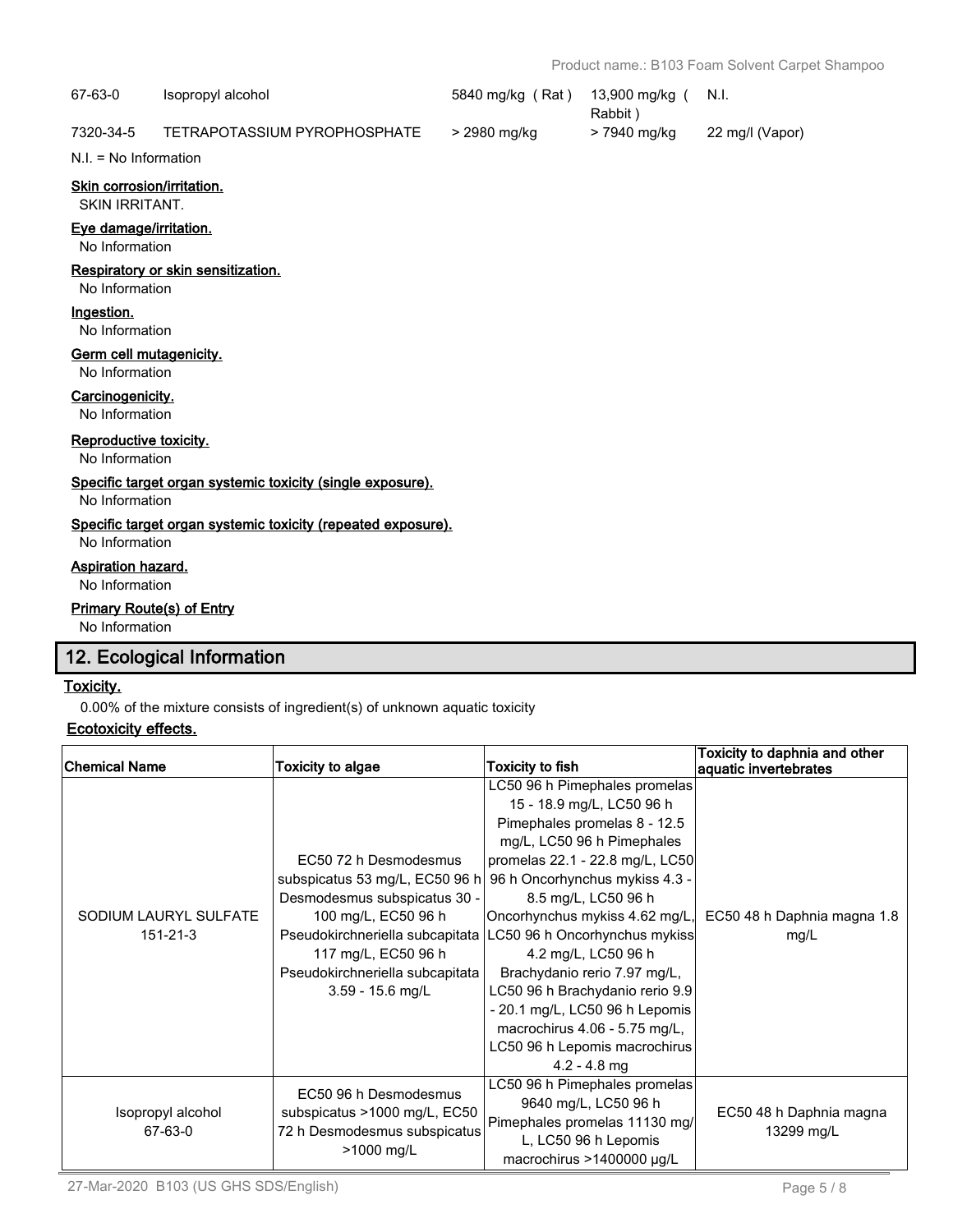| TETRAPOTASSIUM       |                                                                            |  |
|----------------------|----------------------------------------------------------------------------|--|
| <b>PYROPHOSPHATE</b> | LC50 96 h Oncorhynchus mykiss $ ECS0 48$ h water flea >100 mo <sup>n</sup> |  |
| 7320-34-5            | $>100$ mg/L                                                                |  |

### **Persistence and degradability.**

No data are available on the product itself.

#### **Bioaccumulative potential.**

Discharge into the environment must be avoided.

| CAS-No.  | <b>Chemical Name</b>  | log POW |
|----------|-----------------------|---------|
| 151-21-3 | SODIUM LAURYL SULFATE | 16      |
| 67-63-0  | Isopropyl alcohol     | 0.05    |

#### **Mobility in soil.**

No information

#### **Other adverse effects.**

No information

## **13. Disposal Considerations**

### **Waste Disposal Guidance.**

Disposal should be in accordance with applicable regional, national and local laws and regulations.

| 14. Transport Information |                          |
|---------------------------|--------------------------|
| <b>DOT</b>                |                          |
| <b>Hazard Class:</b>      | Not regulated            |
| <b>IMDG</b>               | $\overline{\phantom{0}}$ |
| <b>Hazard Class:</b>      | Not regulated            |
| <b>IATA</b>               | Not regulated            |
|                           |                          |

# **15. Regulatory Information**

## **International Inventories:**

| <b>TSCA</b>          |          |
|----------------------|----------|
|                      | Complies |
| DSL                  | Complies |
| <b>DSL/NDSL</b>      | Complies |
| <b>EINECS/ELINCS</b> |          |
| <b>ENCS</b>          |          |
| <b>IECSC</b>         |          |
| <b>KECI</b>          |          |
| <b>PICCS</b>         |          |
| <b>AICS</b>          |          |
| <b>NZIoC</b>         |          |
| <b>TCSI</b>          |          |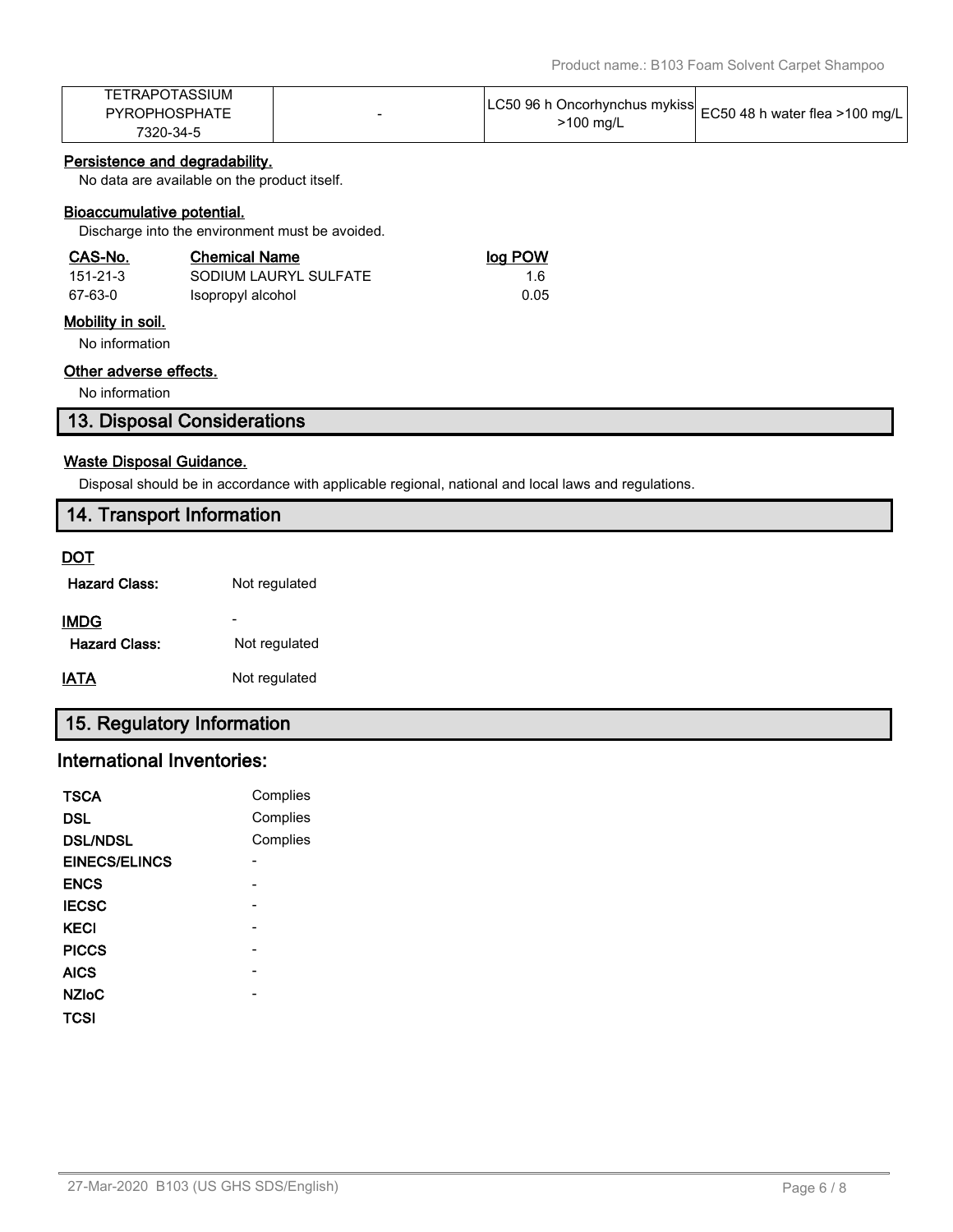| <b>TSCA</b>          | United States Toxic Substances Control Act Section 8(b) Inventory.                                |
|----------------------|---------------------------------------------------------------------------------------------------|
| <b>DSL</b>           | Canadian Domestic Substances List.                                                                |
| <b>DSL/NDSL</b>      | Canadian Domestic Substances List/Canadian Non-Domestic Substances List                           |
| <b>EINECS/ELINCS</b> | European Inventory of Existing Chemical Substances/European List of Notified Chemical Substances. |
| <b>ENCS</b>          | Japan Existing and New Chemical Substances.                                                       |
| <b>IECSC</b>         | China Inventory of Existing Chemical Substances.                                                  |
| <b>KECL</b>          | Korean Existing and Evaluated Chemical Substances.                                                |
| <b>PICCS</b>         | Philippines Inventory of Chemicals and Chemical Substances.                                       |
| <b>AICS</b>          | Australian Inventory of Chemical Substances.                                                      |
| <b>NZIoC</b>         | New Zealand Inventory of Chemicals.                                                               |
| <b>TCSI</b>          | Taiwan Chemical Substance Inventory                                                               |

## **U.S. Federal Regulations:**

### **SARA SECTION 313:**

This product contains the following substances subject to the reporting requirements of Section 313 of Title III of the Superfund Amendment and Reauthorization Act of 1986 and 40 CFR part 372: .

| <b>Chemical Name</b> | CAS-No. | <b>Weight Percent</b> |
|----------------------|---------|-----------------------|
| Isopropyl alcohol    | 67-63-0 | $1.0 - 2.5$           |

### **TOXIC SUBSTANCES CONTROL ACT 12(b):**

This product contains the following chemical substances subject to the reporting requirements of TSCA 12(B) if exported from the United States:.

| <b>Chemical Name</b>                   | CAS-No.    |
|----------------------------------------|------------|
| 5-Chloro-2-methyl-4-isothiazolin-3-one | 26172-55-4 |
| 2-Methyl-2H-isothiazol-3-one           | 2682-20-4  |

#### **CALIFORNIA PROPOSITION 65 CARCINOGENS**

No Proposition 65 Carcinogens exist in this product.

#### **CALIFORNIA PROPOSITION 65 REPRODUCTIVE TOXINS**

No Proposition 65 Reproductive Toxins exist in this product.

# **16. Other Information Revision Date:** 3/27/2020 **Supersedes Date:** New SDS **Reason for revision:** Formula revision **Datasheet produced by:** Regulatory Department **HMIS Ratings: Health:** 0 **Flammability:** 2 **Physical Hazard:** 0 **Personal Protection:** B **NFPA Ratings: Health:** 0 **Flammability:** 2 **Instability:** 0 **Physical & Chemical:** -

Legend: N.A. - Not Applicable, N.E. - Not Established, N.D. - Not Determined, N.I. - No Information